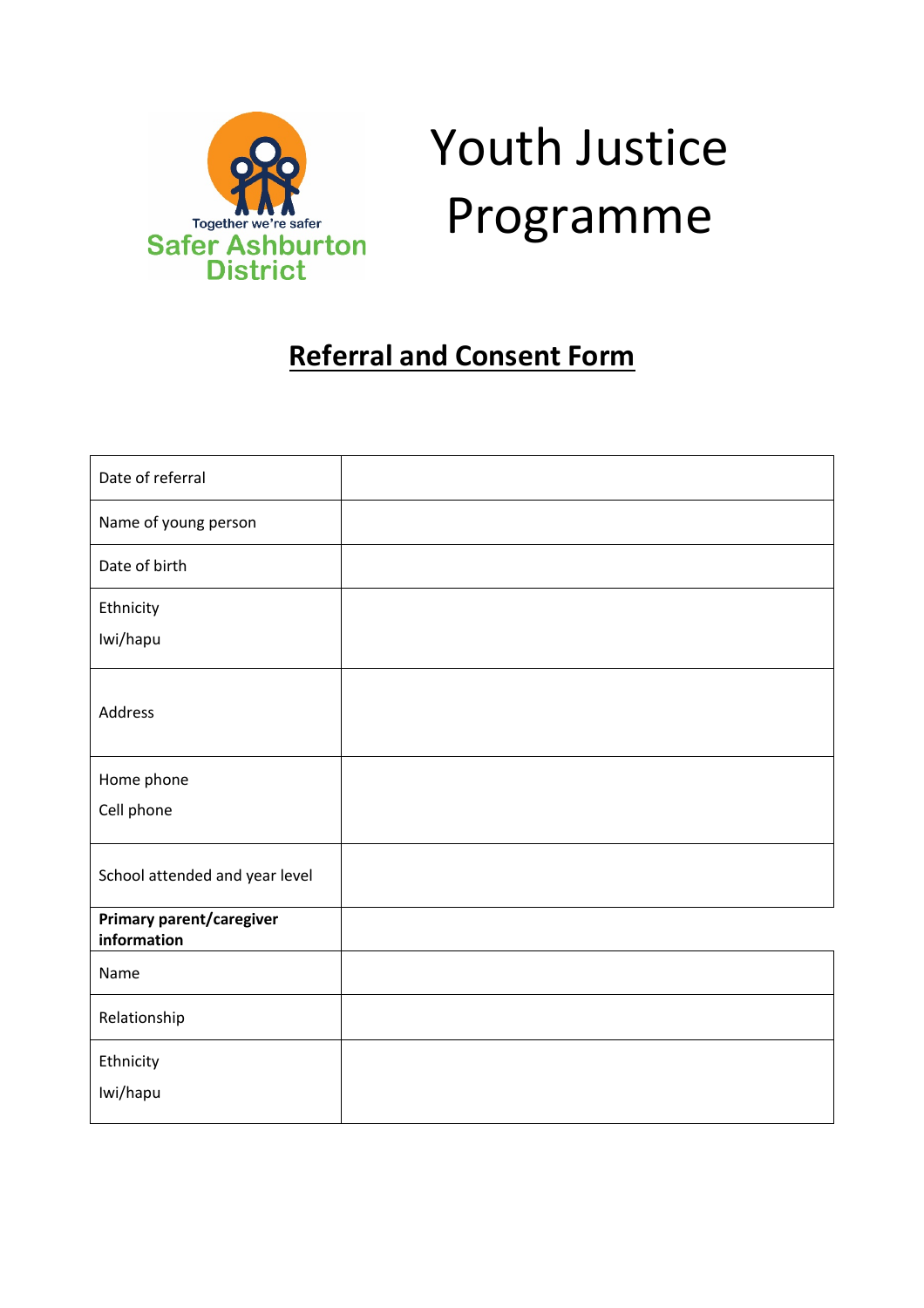| Address                       |  |
|-------------------------------|--|
| Home phone                    |  |
| Cell phone                    |  |
| Alternative contact person    |  |
| Name                          |  |
| Relationship                  |  |
| Address                       |  |
| Home phone                    |  |
| Cell phone                    |  |
| <b>Additional Information</b> |  |
| Name of GP                    |  |
| Practice                      |  |
| Phone                         |  |

**Permission for involvement in Community Youth Programme Activities** I consent to allowing the named young person to participate in activities provided by Safer Ashburton. I understand that Safer Ashburton District will not be held responsible for any injuries or mishaps that may occur, however all necessary precautions and care to ensure the youth's safety will be taken.

**Consent to release or obtain information** I give permission for Safer Ashburton to release or obtain relevant information from other social service organizations that will assist in working alongside the young person. Safer Ashburton collects, records, and stores information in keeping with the Privacy Act 1993. There are limits to confidentiality when care and protection concerns are present or when commissions of crimes are suspected. Clients are able to access personal information held by Safer Ashburton. Quality assurance assessors from the Ministry of Social Development may sight personal information when undertaking audits of our organization.

#### **Complaints procedure**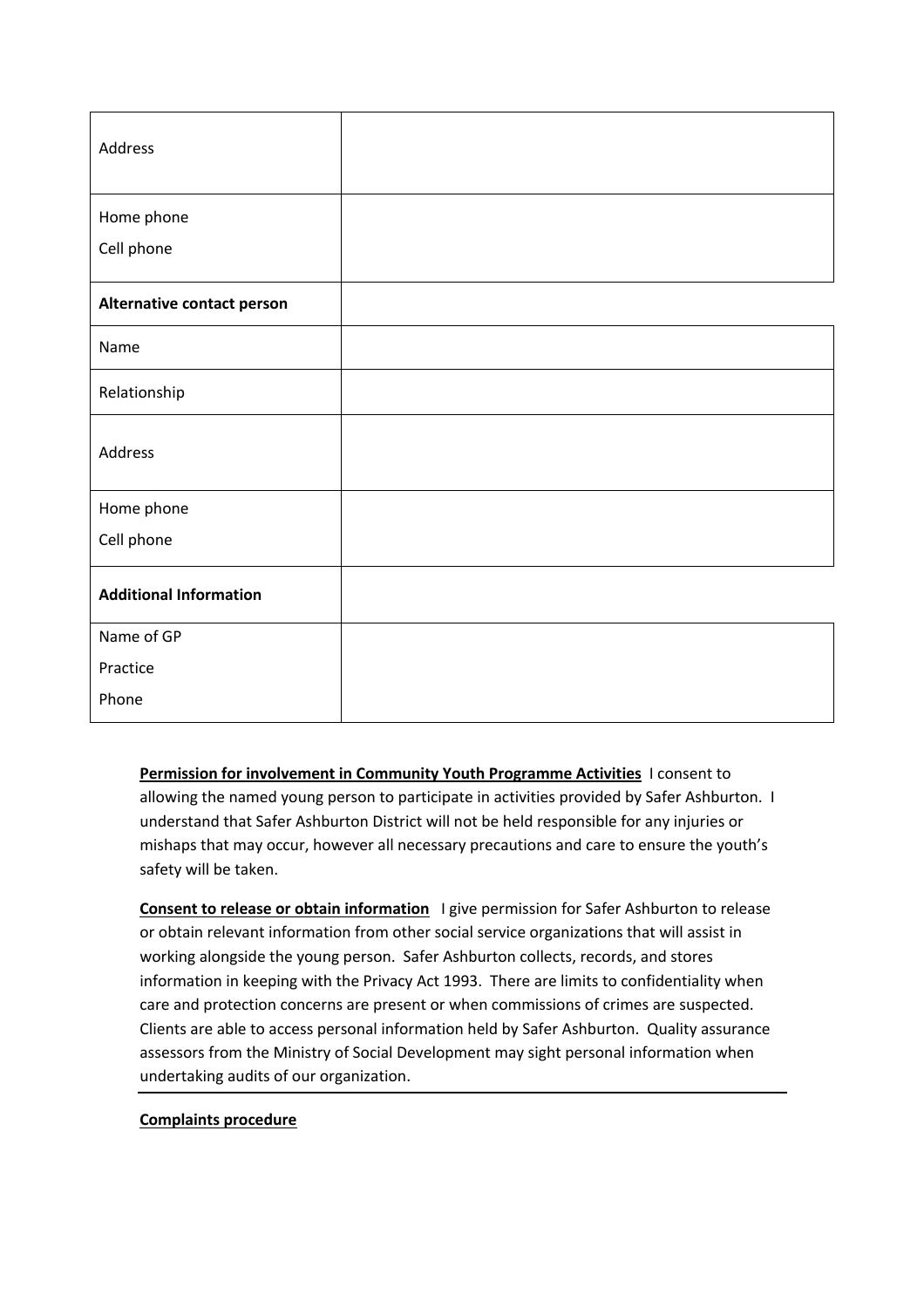Safer Ashburton has a formal complaints procedure. If you wish to make a complaint, please contact the Community Youth Programme Worker or the General Manager at Safer Ashburton, 44 Cass St, Ashburton on 03 308 1395.

Parent/caregiver

 $\text{Signed}: \begin{tabular}{c} \textbf{0.3}\end{tabular} \begin{tabular}{c} \textbf{0.4}\end{tabular} \begin{tabular}{c} \textbf{0.5}\end{tabular} \begin{tabular}{c} \textbf{0.6}\end{tabular} \end{tabular} \begin{tabular}{c} \textbf{0.7}\end{tabular} \begin{tabular}{c} \textbf{0.8}\end{tabular} \end{tabular} \begin{tabular}{c} \textbf{0.8}\end{tabular} \end{tabular} \begin{tabular}{c} \textbf{0.9}\end{tabular} \begin{tabular}{c} \textbf{0.9}\end{tabular} \end{tabular} \begin$ 

**Young person's strengths**

\_\_\_\_\_\_\_\_\_\_\_\_\_\_\_\_\_\_\_\_

**Family/whanau strengths**

**Areas of need**

**Goals for young person on programme**

**Recreational Activities and Interests**

**Relationships with peers**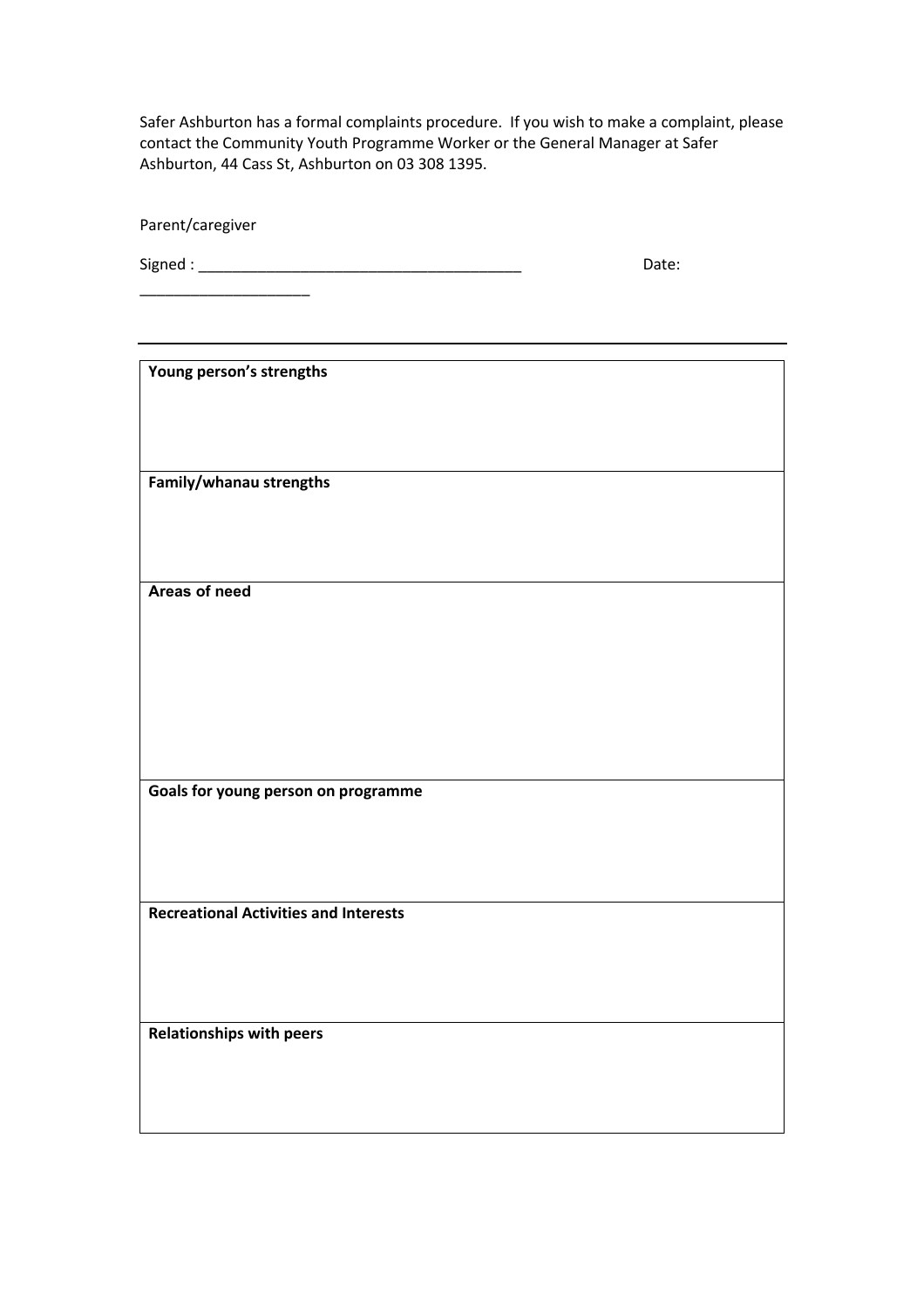| Current charges<br>against the young<br>person (attach<br>additional information<br>if history relevant)<br>Date of arrest        |  |       |  |  |
|-----------------------------------------------------------------------------------------------------------------------------------|--|-------|--|--|
| Date of supported bail<br>application                                                                                             |  |       |  |  |
| Youth Court                                                                                                                       |  |       |  |  |
| Oranga Tamariki Social<br>Worker                                                                                                  |  | Email |  |  |
| Documents/ Information:                                                                                                           |  |       |  |  |
| TRAX/Wellbeing<br>Current FGC plan<br><b>YORST</b><br>Current Court or other relevant report<br>SACS/CKS<br>Contact list<br>Other |  |       |  |  |
| Other agencies involved:                                                                                                          |  |       |  |  |
| High risk behaviours:                                                                                                             |  |       |  |  |
| Absconding<br>Alcohol and Drug<br>Arson<br>Family struggles<br>Sexual offending<br>Truancy not engaged in education<br>Violence   |  |       |  |  |
| Comments:                                                                                                                         |  |       |  |  |
|                                                                                                                                   |  |       |  |  |